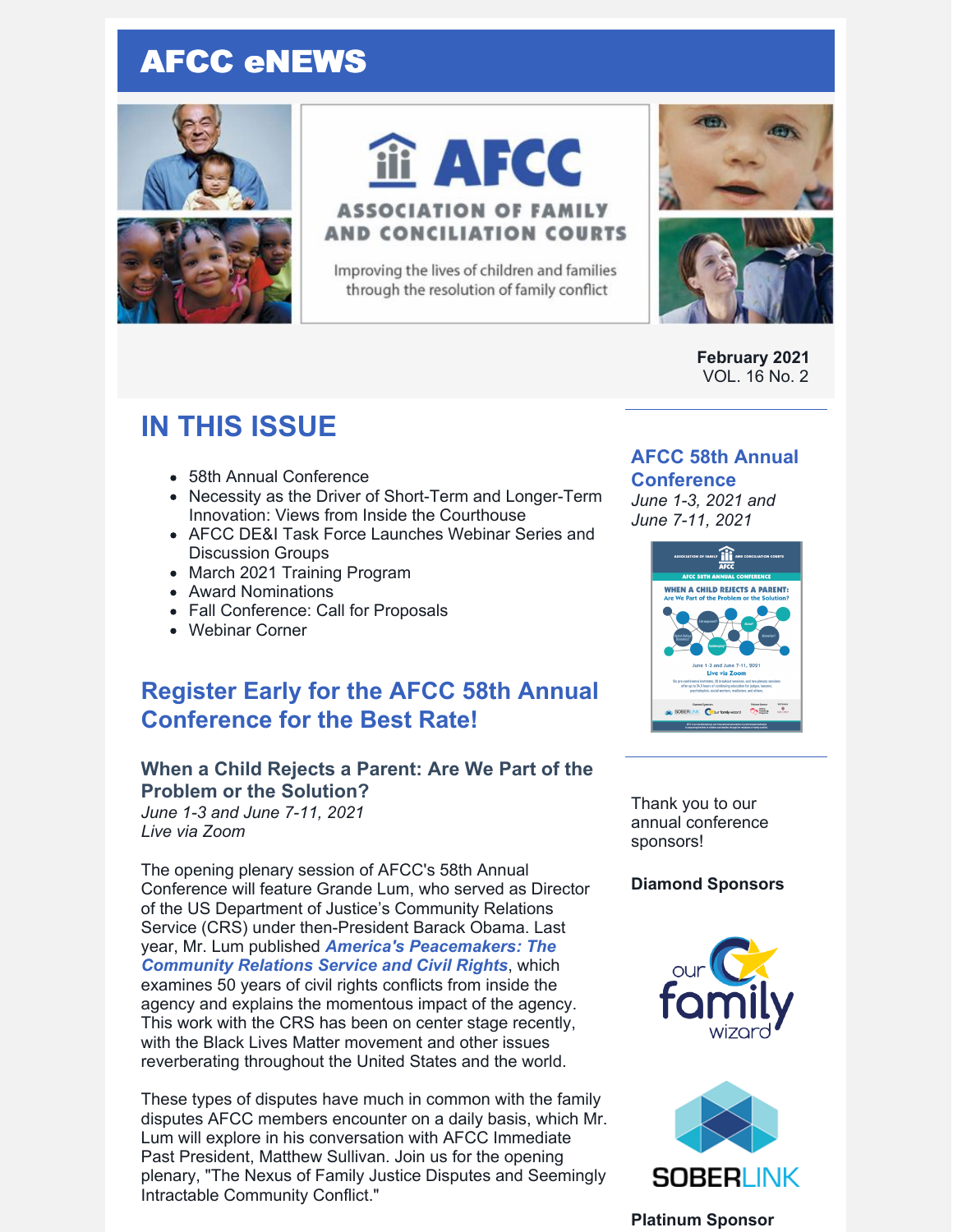Register now -- **early bird rates, available to AFCC members, end on March 15th**. For the best price on registration to the conference (June 7-11, 2021) and the preconference institutes (June 1-3, 2021), reserve your spot early.



**[Register](https://www.afccnet.org/Conferences-Training/AFCC-Conferences/ctl/ViewConference/ConferenceID/227/mid/615) now!**

### **Bonus On-Demand Workshops!**

Dozens of workshops will be recorded and made available to registrants of the 58th Annual [Conference!](https://files.constantcontact.com/6beb60a3701/27672abc-4538-4166-9158-90cdb11d4374.pdf) **Read the complete list** and set aside time before or after the conference to watch these outstanding presentations.

### **Conference Scholarships Are Available!**

Thanks to the **[generosity](https://www.afccnet.org/Portals/0/Scholarship_Fund_Contributors_2020-21_1.pdf) of donors** to the AFCC Scholarship Fund, AFCC will offer numerous scholarships to the 58th Annual Conference. Each scholarship includes conference registration, up to three pre-conference institutes, and a certificate of attendance! Applications are due March 31, 2021. **[Apply](https://www.surveymonkey.com/r/58thAnnualScholarship) now**!

### **Exhibitor and Sponsorship Opportunities Available!**

AFCC offers organizations the opportunity to reach attendees of the 58th Annual Conference. Sign up to exhibit or sponsor the conference to promote your products and service! **Learn more** and contact AFCC [Communications](mailto:gwentling@afccnet.org) Coordinator **Gina Wentling** with any questions.

# **Necessity as the Driver of Short-Term and Longer-Term Innovation: Views from Inside the Courthouse**

*Tami Moscoe, LLB*

It should come as no surprise to AFCC members that pre-COVID justice systems across the world were ripe for improvement, having seen years of gradual improvements but often without the necessary resources to bring the system into the 21st century.

When COVID struck, courts were forced to create processes that would allow the justice system to continue to operate almost immediately. **[Read](https://files.constantcontact.com/6beb60a3701/abad0a2f-3ad7-4da3-9945-0cf7600474fc.pdf) more**.

# **AFCC DE&I Task Force Launches Webinars and Discussion Groups**

AFCC's Diversity, Equity, & Inclusion (DE&I) Task Force is launching a series of free webinars and discussion groups to examine the intersection of culture and family law.

**Save the dates below and plan to attend** ! Though the webinars are free, you must register to receive a certificate of attendance (also free). Registration for the first webinar, scheduled for March 11, 2021, is now open!

### **The Fundamentals of Conducting Child Custody Evaluations**

*March 16-18, 2021 and March 22-24, 2021*



#### **AFCC Fall [Conference](https://www.afccnet.org/Conferences-Training/AFCC-Conferences/ctl/ViewConference/ConferenceID/362/mid/615)** *November 11-13, 2021* Cincinnati, Ohio

Submit your proposal by May 10, 2021.



### **AFCC Chapter Conferences & Webinar Series**

**Florida Chapter Winter 2021 [Webinar](https://files.constantcontact.com/6beb60a3701/66935005-d480-42e6-a1bc-aa203624d24a.pdf) Series** Runs through March 25, 2021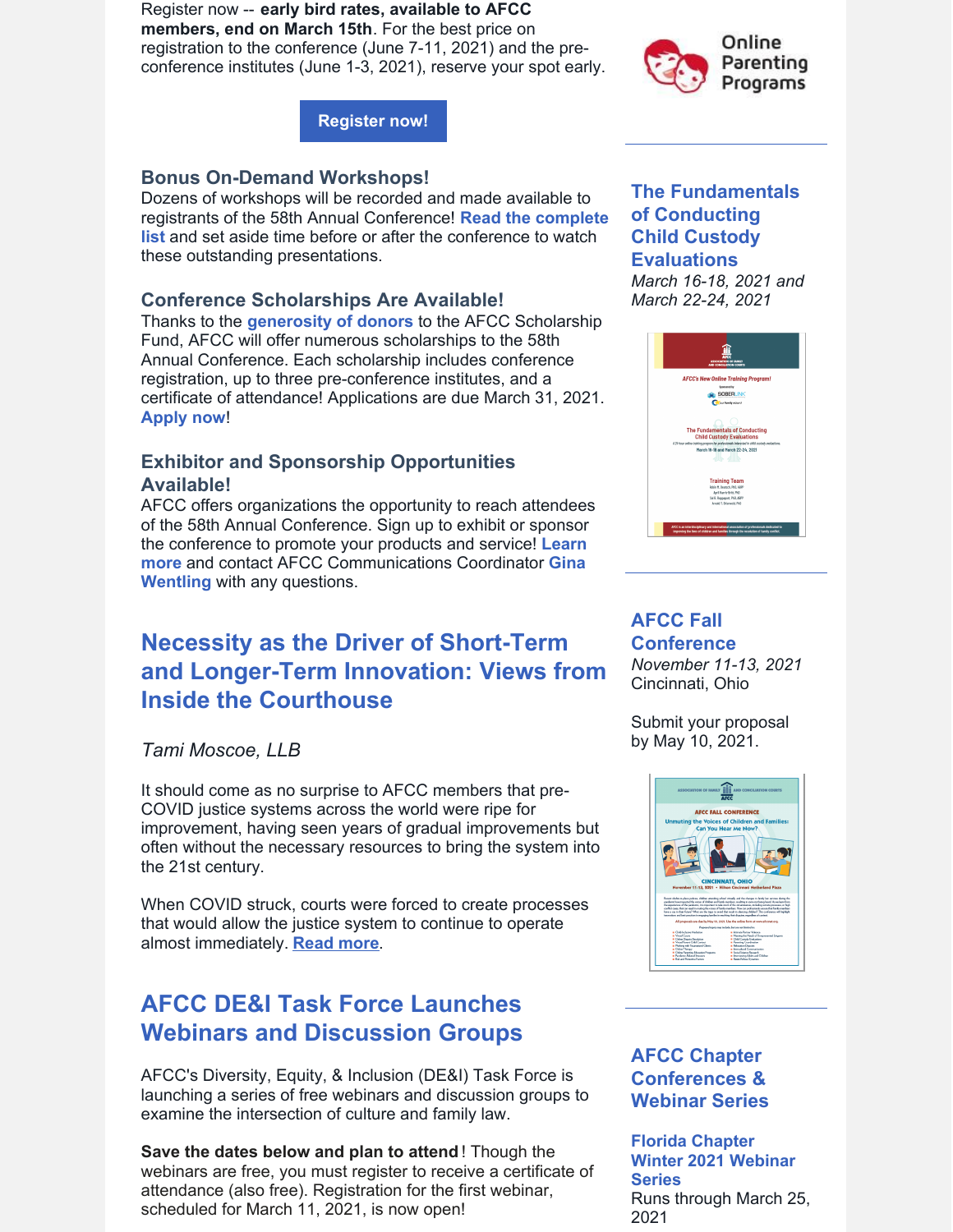#### **Does [Diversity](https://www.afccnet.org/Conferences-Training/Webinars/ctl/ViewConference/ConferenceID/418/mid/772) Matter?**

*Gitu Bhatia, PsyD; Hon. Gene Cheek; Hon. Kevin Duffan; Carlton Stansbury, JD* March 11, 2021 | 4:00pm-5:00pm Eastern Time US/Canada Registration closes on March 10, 2021 at 9:00am Eastern Time US/Canada **[Register](https://www.afccnet.org/Conferences-Training/Webinars/ctl/ViewConference/ConferenceID/418/mid/772) now!**

#### *Discussion Group*

*March 31, 2021 | 4:00pm-5:00pm Eastern Time US/Canada*

#### **Risk Management and Culture - Why You Really Should Care about DE&I**

*April Harris-Britt, PhD and Nolanda Kirby, MS* May 5, 2021 | 4:00pm-5:00pm Eastern Time US/Canada

#### *Discussion Group*

*May 19, 2021 | 4:00pm-5:00pm Eastern Time US/Canada*

#### **Culture Specific Family Conflict: Case Applications**

*Gitu Bhatia, PsyD; Linda Bortell, PsyD; and Frank Davis, PhD* July 7, 2021 | 4:00pm-5:00pm Eastern Time US/Canada

#### *Discussion Group*

*July 21, 2021 | 4:00pm-5:00pm Eastern Time US/Canada*

The DE&I Task Force members include: Hon. Herman Walker, Chair; Hon. Gerri Wong, Reporter; Chioma Ajoku, JD, PhD; Gitu Bhatia, PsyD; Frank Davis, PhD; Hon. Kevin Duffan; April Harris-Britt, PhD; Nolanda Kirby, MS; Kelly Browe Olson, JD, LLM; Ernie Sanchez, MSW; Carlton Stansbury, JD. Larry Fong, PhD, Ex Officio

# **AFCC's Online Training Course on Child Custody Evaluations Begins March 16th!**

### **The Fundamentals of Conducting Child Custody Evaluations**

*March 16-18 and March 22-24, 2021*

This 24-hour online training program for professionals interested in child custody evaluations (CCE) offers participants the opportunity to learn from a team of leading practitioners and trainers.

The program will take place in two segments per day, two hours each. Topics include the CCE process, psychological testing, parenting plans, research, and cultural and diversity considerations.

Visit the **[training](https://www.afccnet.org/march2021training/) portal** for more information, where you can:

- **Read the [brochure](https://www.afccnet.org/Portals/0/AFCC V-Training 1220 571%c3%98%c3%98-3.pdf)** for full details.
- **View the full [schedule](https://www.afccnet.org/march2021training/Training-Schedule)** to plan your attendance.
- **Meet the [training](https://www.afccnet.org/march2021training/Training-Team) team**!
- **See the learning [objectives](https://www.afccnet.org/march2021training/Learning-Objectives)**.
- **Learn about the training program [sponsors](https://www.afccnet.org/march2021training/Sponsors)**.

We hope you can join us for this informative, useful program.

#### **Alberta Chapter**

**Annual [Conference](https://www.afccalberta.org/)** March 19, 2021 Being held virtually

### **Ohio Chapter Annual**

**[Conference](http://ohioafcc.org/)** April 7, 2021 Being held virtually

#### **Missouri Chapter**

**Annual [Conference](http://www.moafcc.org/events.html)** April 9, 2021 and April

16, 2021 Being held virtually

#### **Australia Chapter**

**Annual [Conference](http://afccnet.org.au/conferences/)** July 2-4, 2021 South Brisbane, QLD

#### **Wisconsin Chapter**

**Annual [Conference](http://www.afccwi.org/Index.html)** September 30, 2021 Delafield, Wisconsin

#### **Ontario Chapter**

**Annual [Conference](https://afccontario.ca/)** October 15, 2021 Toronto, Ontario

#### **Arizona Chapter**

**Annual [Conference](https://www.azafcc.org/)** January 28-30, 2022 Sedona, Arizona

#### **Resource of the Month**

*Family Court [Review](https://onlinelibrary.wiley.com/toc/17441617/2020/58/1)* January 2020

Read the January 2020 issue of *Family Court Review* for free! **AFCC [members](https://www.afccnet.org/Membership/Member-Categories)** receive print and digital subscriptions to the journal!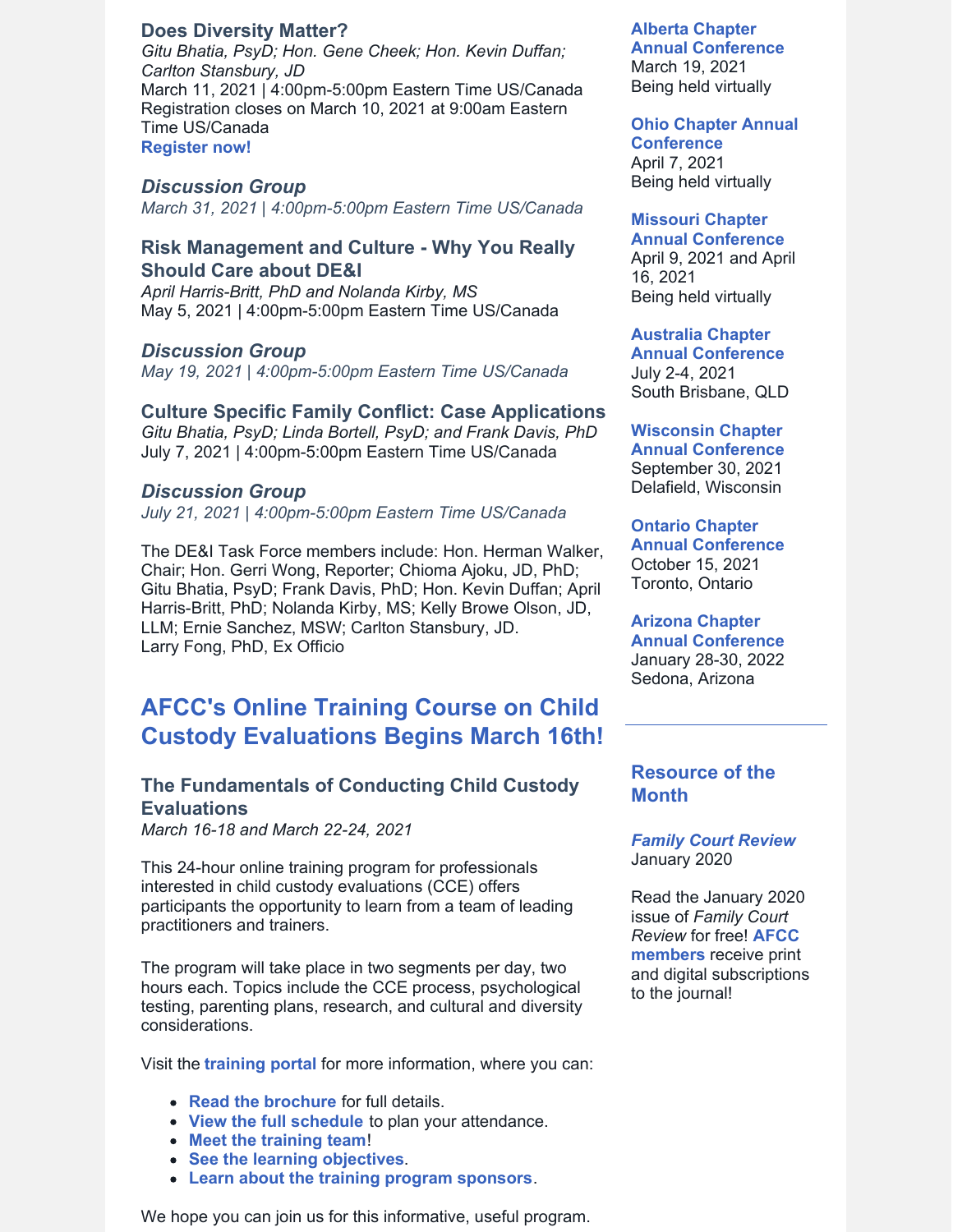**[Register](https://www.afccnet.org/march2021training) now!**



# **AFCC Will Present Awards on June 4, 2021. Nominate a Colleague Today!**

Though we are unable to meet in person this year due to the coronavirus pandemic, AFCC will continue its tradition of recognizing its members' accomplishments by presenting awards.

Consider nominating a deserving colleague for one of the following awards by **March 26, 2021**:

- **John E. VanDuzer [Distinguished](https://www.afccnet.org/About/Awards/ctl/ViewAward/AwardID/1/mid/543) Service Award** recognizes outstanding contributions and/or achievements by AFCC members.
- **Stanley Cohen [Distinguished](https://www.afccnet.org/About/Awards/ctl/ViewAward/AwardID/2/mid/543) Research Award**, sponsored by the Oregon Family Institute, recognizes outstanding research and/or research achievements in the field of family and divorce.
- **Irwin Cantor [Innovative](https://www.afccnet.org/About/Awards/ctl/ViewAward/AwardID/3/mid/543) Program Award** recognizes innovation in courtconnected or court-related programs created by AFCC members.

**AFCC [Awards](https://www.afccnet.org/About/Awards)**

# **Submit Your Proposal for the AFCC Fall Conference!**

AFCC members thrive when they have an opportunity to connect and collaborate. That's why we are hoping to resume in-person events soon. Mark your calendar to attend:

### **AFCC Fall Conference**

*Unmuting the Voices of Children and Families: Can You Hear Me Now?* November 11-13, 2021 Cincinnati Netherland Plaza Cincinnati, OH

AFCC is accepting proposals for 90-minute workshops to be presented at the Fall Conference. Please read the **Call for [Proposals](https://www.afccnet.org/Portals/0/AFCC Cincinnati 2021 - CFP.pdf)** thoroughly and submit your proposal using the **[online](https://www.surveymonkey.com/r/AFCC2021FallProposals) form**. The deadline to submit is **May 10, 2021**.

# **Save the Date for the AFCC-AAML Conference!**

AFCC is collaborating with its colleagues at the American Academy of Matrimonial Lawyers (AAML) to bring you an exceptional, advanced-level training opportunity sponsored by two premier family law organizations. This year's program returns to Washington, DC and features a Trial Track and Parenting Coordination Track. Watch for the program this spring!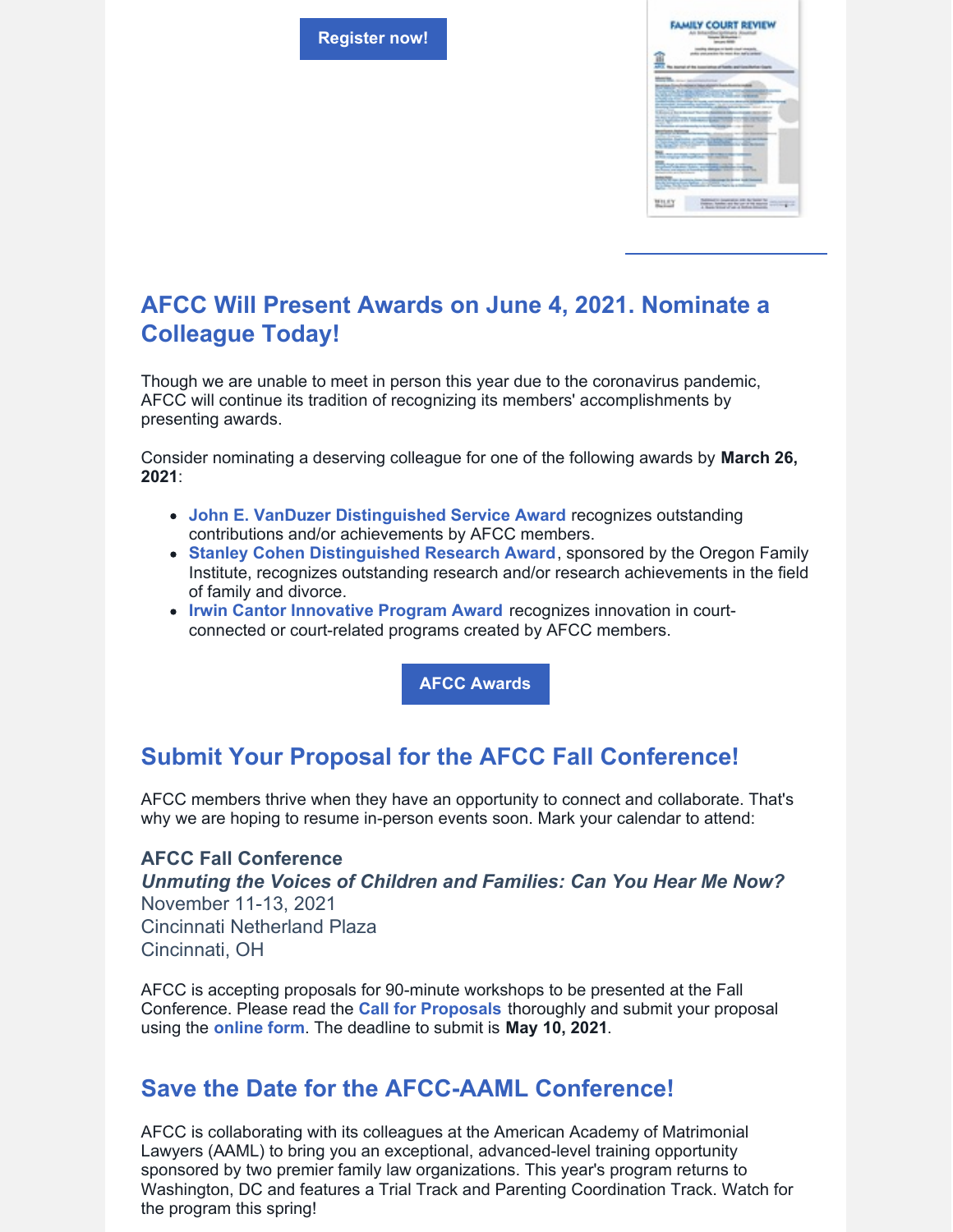Save the date and stay tuned for more details!

**September 23-25, 2021 Capital Hilton Washington, DC**

# **AFCC Webinar Corner**

#### **Does [Diversity](https://www.afccnet.org/Conferences-Training/Webinars/ctl/ViewConference/ConferenceID/418/mid/772) Matter in Family Law?**

Gitu Bhatia, PsyD | Hon. Gene Cheek | Hon. Kevin Duffan | Carlton Stansbury, JD March 11, 2021 | 4:00pm-5:00pm Eastern Time US/Canada Registration closes on March 10, 2021 at 9:00am Eastern Time US/Canada

The first webinar in the series will feature discussion among professionals that explores the challenges associated with cultural diversity in the family law field. What do we mean by cultural diversity? What are the advantages of a diverse professional community for those we serve? Are we responsible for looking beyond our interpersonal interactions and the walls of our agencies and institution to promote greater diversity, equity and inclusion? And if so, how can this be accomplished?

Sessions in the DE&I Webinar Series are offered free of charge, but registration is required.

Continuing education credit may be available for lawyers, judges, psychologists, social workers, counselors, and other professionals. **[Learn](https://www.afccnet.org/Conferences-Training/Webinars/ctl/ViewConference/ConferenceID/418/mid/772) more**.

**[Register](https://www.afccnet.org/Conferences-Training/Webinars/ctl/ViewConference/ConferenceID/418/mid/772) now!**

## **A Primer in Child [Development](https://www.afccnet.org/Conferences-Training/Webinars/ctl/ViewConference/ConferenceID/364/mid/772) for the Family Law Professional**

Robert Simon, PhD March 25, 2021 | 1:00-2:00pm Eastern Time US/Canada Registration closes on March 24, 2021 at 9:00am Eastern Time US/Canada.

Understanding child development is essential for those involved in deciding and influencing decisions about the best interests of children whose parents cannot agree on what is best. For parenting plans to be supportive of the child and to foster their well-being, considerations of the child's development is crucial. This webinar will look at child development along cognitive, emotional and social lines specifically focusing on applying this knowledge to developing parenting plans for children.

**Robert A. Simon, PhD**, a longtime member of AFCC, is an internationally recognized leader in forensic psychology consulting. Dr. Simon is a past member of the AFCC Board of Directors and serves on the editorial board of the *Family Court Review*. He is the co-author of *Forensic Psychology Consultation in Child Custody Litigation*.

**Registration** Members: \$15 Non-Members: \$50 **Certificate of Attendance** Members: \$15 Non-Members: \$20

Continuing education credit may be available for lawyers, judges, psychologists, social workers, counselors, and other professionals. **[Learn](https://www.afccnet.org/Conferences-Training/Webinars/ctl/ViewConference/ConferenceID/364/mid/772) more**.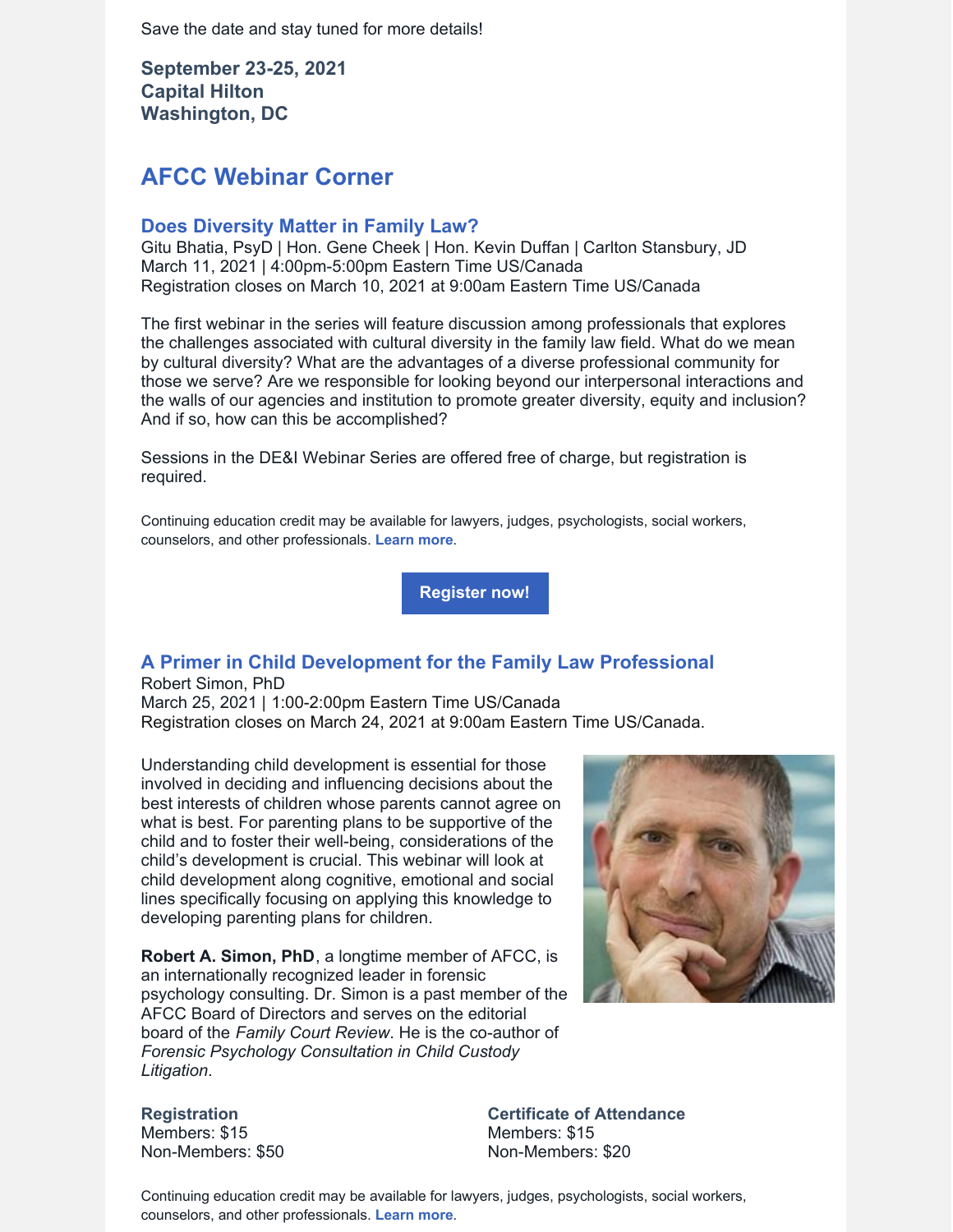#### **Stay tuned for April's webinar**

**Using Survey Data to Profile Extreme Views of Resist and Refusal [Dynamics](https://www.afccnet.org/Conferences-Training/Webinars/ctl/ViewConference/ConferenceID/388/mid/772)** Michael Saini, PhD April 15, 2021 | 1:00-2:00pm Eastern Time US/Canada **[Register](https://www.afccnet.org/Conferences-Training/Webinars/ctl/ViewConference/ConferenceID/388/mid/772) now!**

# **Chapter News**

#### **With Two Months to Go, the Chapter Challenge Race Is Tight!**

To continue promoting chapter ingenuity, the Chapter Challenge rewards both the chapter with the greatest percentage increase in membership and the chapter with the greatest total number increase in membership for the period from June 1, 2020 until April 1, 2021. Each winning chapter receives a \$2,500 prize.

So far, the Texas, California, and Indiana chapters have been mixing it up with multiple lead changes over the past several months. Currently, the California chapter is ahead of the Texas chapter by only ONE new member in the overall count, and the Texas chapter is edging out the Indiana chapter by only 1.6%. With Illinois, Utah, and Massachusetts in hot pursuit, this will be a fantastic race to the finish! Congratulations to all chapters for their ongoing efforts promoting AFCC in our local communities!

### **Member News**

**Lisa Abrams**, AFCC member from Tucson, Arizona, has been elevated to the position of a retained Judge of the Pima County Superior Court by Arizona Governor Doug Ducey. Lisa was appointed to the position of Commissioner/Judge Pro Tempore, Pima County Superior Court in May 2010. She has served on the family, juvenile, and probate benches. Lisa has been a member of the Pima County Domestic Violence Fatality Review Board since 2012 and served two terms on the board of the Arizona chapter of AFCC. Prior to joining the bench, she was a partner at Karp & Weiss, where she practiced in the areas of family, juvenile, and school law. Congratulations, Lisa!





**Janet Walker** (left) and **Gabriela Misca** (right), AFCC members from Hastings and Birmingham (respectively), UK, have received the 2021 **Special Award for [FiMpacT](https://www.fim-trust.org/news-policy-item/academics-receive-forces-in-mind-trust-research-centre-impact-award-for-their-research-with-armed-forces-families/)** from the Forces in Mind Trust Research Centre in recognition of their research on Armed Forces families. They led a review aimed at addressing the needs of Service families. Janet is Emeritus Professor of Family Policy at Newcastle University. Gabriela is Senior Lecturer in Psychology at the University of Worcester. Congratulations, Janet and Gabriela!



**Do you have a notable achievement to share?** Email **Gina [Wentling](mailto:gwentling@afccnet.org)** with your story and a professional head shot (JPEG or PNG preferred), if you have one, to be featured in next month's Member News!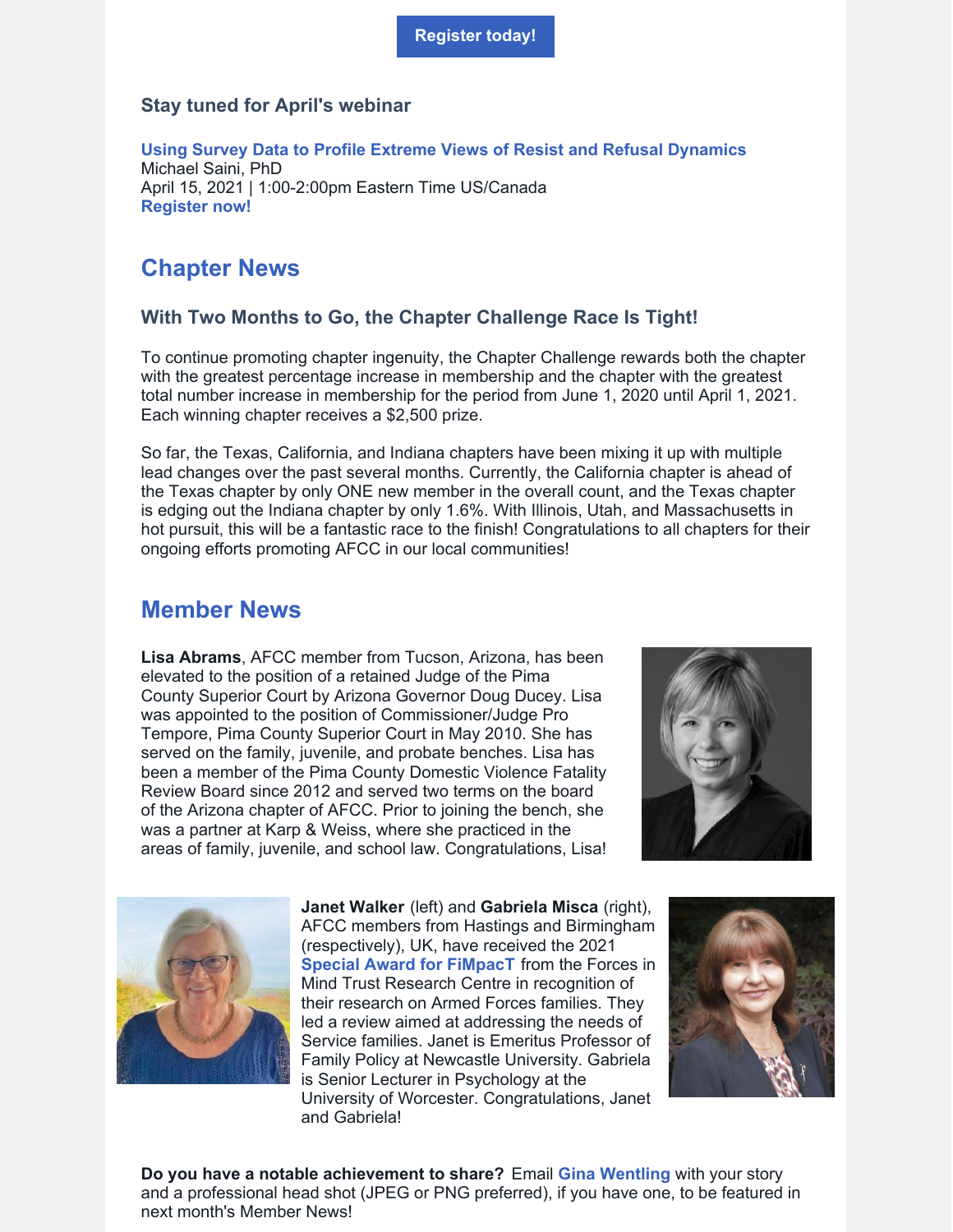#### **AFCC eNEWS**

The *AFCC eNEWS* is the monthly e-newsletter of the Association of Family and Conciliation Courts. The *eNEWS* provides up-to-date information for professionals including practice tips, international news, and the latest initiatives in family law and conflict resolution. The *AFCC eNEWS* is provided at no charge to you; anyone can subscribe. **[Subscribe](http://www.afccnet.org/Resource-Center/AFCC-eNEWS) here**.

*AFCC members are free to share eNEWS content.*

**EDITOR: Katie [Porter,](mailto:kporter@afccnet.org) MSW, JD**

**ASSOCIATE EDITOR: Gina [Wentling](mailto:gwentling@afccnet.org)**

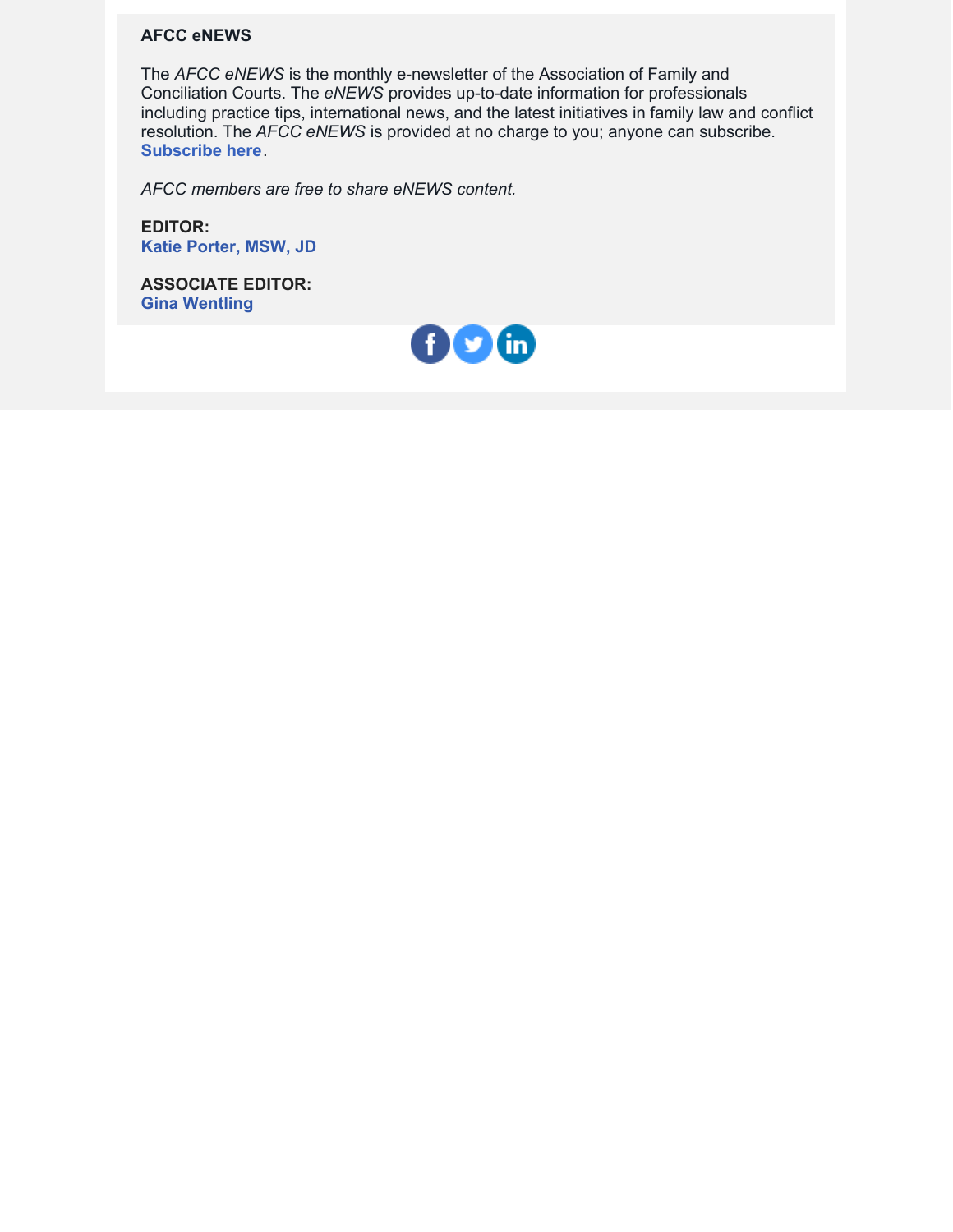

**February 2021 VOL. 16 No. 2**

# **Necessity as the Driver of Short-Term and Longer-Term Innovation: Views from Inside the Courthouse** *Tami Moscoe, LLB*

It should come as no surprise to AFCC members that pre-COVID justice systems across the world were ripe for improvement, having seen years of gradual improvements but often without the necessary resources to bring the system into the 21st century.

When COVID struck, courts were forced to create processes that would allow the justice system to continue to operate almost immediately. In-person attendances were no longer allowed in many jurisdictions. Even where they were, safety precautions minimized our ability to rely on inperson transactions, including filings, the updating of paper files, routine appearances, etc.

Faced with this reality, those of us in the system worked frantically throughout the spring to ensure that family cases could continue to progress, at least those with urgent issues relating to the safety of a parent or the well-being of a child. And, like others, we struggled to make this happen in the face of a constantly-moving target in terms of both how bad things were and what we were able to do.

Leaving aside the technology that was needed for filing documents, case management, and virtual hearings, I want to highlight one of the innovative things that we accomplished in Ontario on very short notice and with limited resources, based largely on the convergence of both necessity and willingness of justice partners to get stuff done. I also wanted to take this opportunity to explain how we broke down our traditional work processes to put these innovations into place so quickly.

In Ontario as well as other jurisdictions, we continue to face significant levels of unrepresented litigants in family cases. In some but not all of our courts, many of these litigants can receive at least some help from state-funded counsel, provided they met financial eligibility thresholds. But many do not, and when COVID hit even those who do were all of the sudden unsure how to access these services when they couldn't just walk down the corridor and look for the sign-up sheet.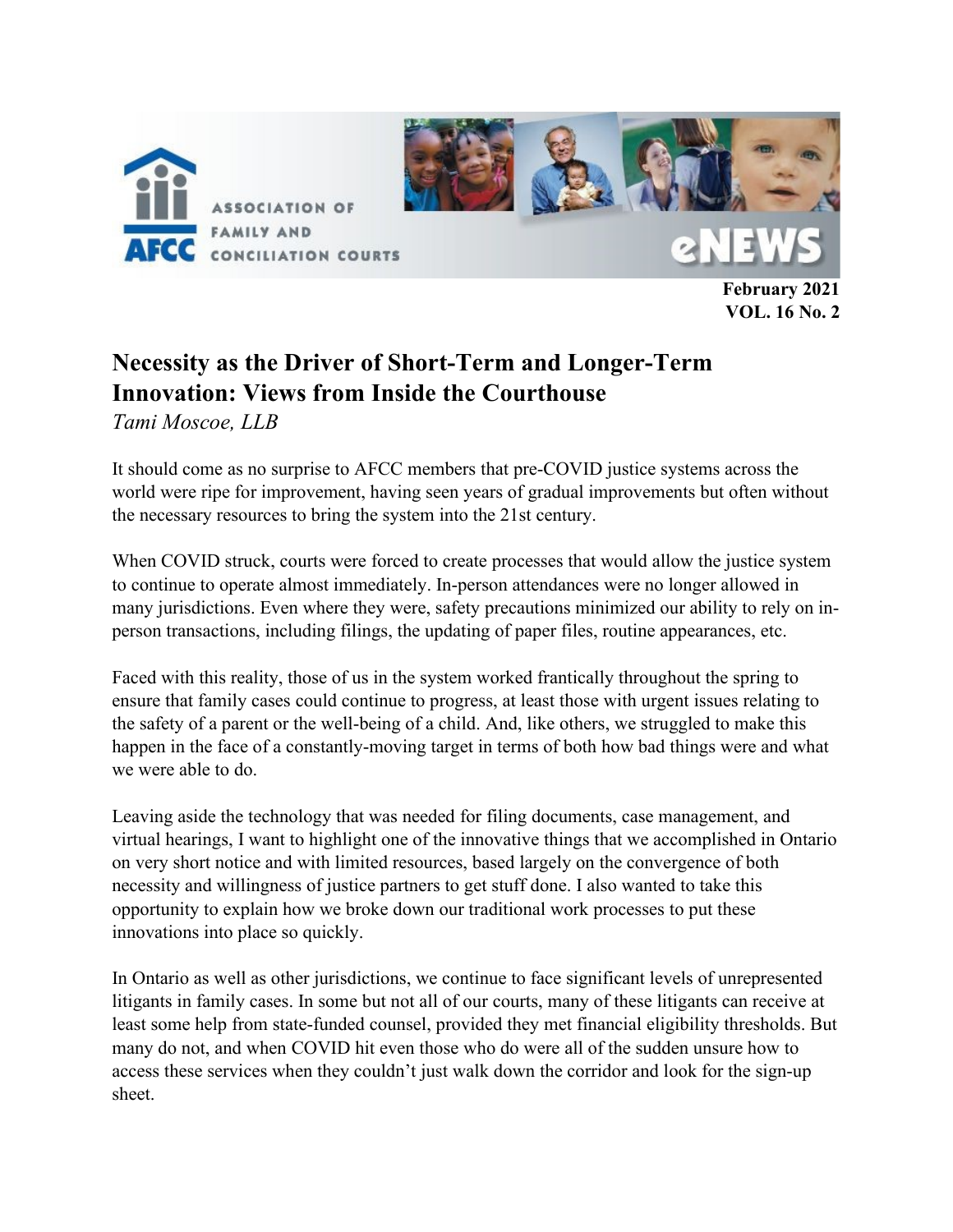Being worried about litigants who would not even know how to start to move forward without in-person services, and also particularly worried about those who were facing urgent issues relating to their children, I helped to set up a COVID-related emergency telephone referral line.

This low-tech and low-cost service quickly connected litigants to family lawyers who agreed to provide 30 minutes of free legal advice in relation to (i) determining what did and did not qualify as urgent (our Court's initial threshold for court attendances) and (ii) figuring out what services were available to help the litigant get started, whether through publicly- or privately-provided legal services, public legal education, community organizations, or otherwise. After providing this free advice, participating lawyers were then permitted to take these clients on as private clients if the client wanted.

Our ability to get this referral line up and running within 30 days was no small feat and could not have happened without:

- 1. The support from our regulator of legal services in Ontario, who agreed to staff the call centre using existing resources and to make the referrals to our volunteer lawyers;
- 2. Huge support from the family law bar, many of whom were already struggling with their own challenges whether work-related or family-related; and, equally importantly,
- 3. A recognition that expediency and feasibility were more important than perfection and a will to do what was needed to put a solution in place as soon as possible.

While critical to our success, I think #1 and #2 above are, perhaps, not a surprise. After all, we are all dedicated justice system participants who saw a pressing need that had to be addressed. And in Ontario, the family law bar has risen to the challenge before on countless occasions, giving of their time and expertise to benefit family litigants even where it did not benefit them financially.

But it's the short turnaround that I'm most proud of; as someone who has worked in government for 13 years, I know that bringing a project to fruition so quickly is a major accomplishment. Without boring you with the minutia, we were able to get the necessary approvals, get enough lawyers on board, develop the resource materials, and launch the service within this period of time. We did so recognizing that (i) something had to be done urgently to help these litigants and (ii) offering something was better than providing no help at all.

Now to be honest, being a bit (okay, a *lot*) idealistic and also being a bit (maybe a *lot*) of a perfectionist, I am somewhat conflicted about #3, but in these circumstances, I am convinced that if we had tried to develop something more elaborate, we likely would still have been working on it six months later, or perhaps funding would not have been available and the project would not have gotten off the ground.